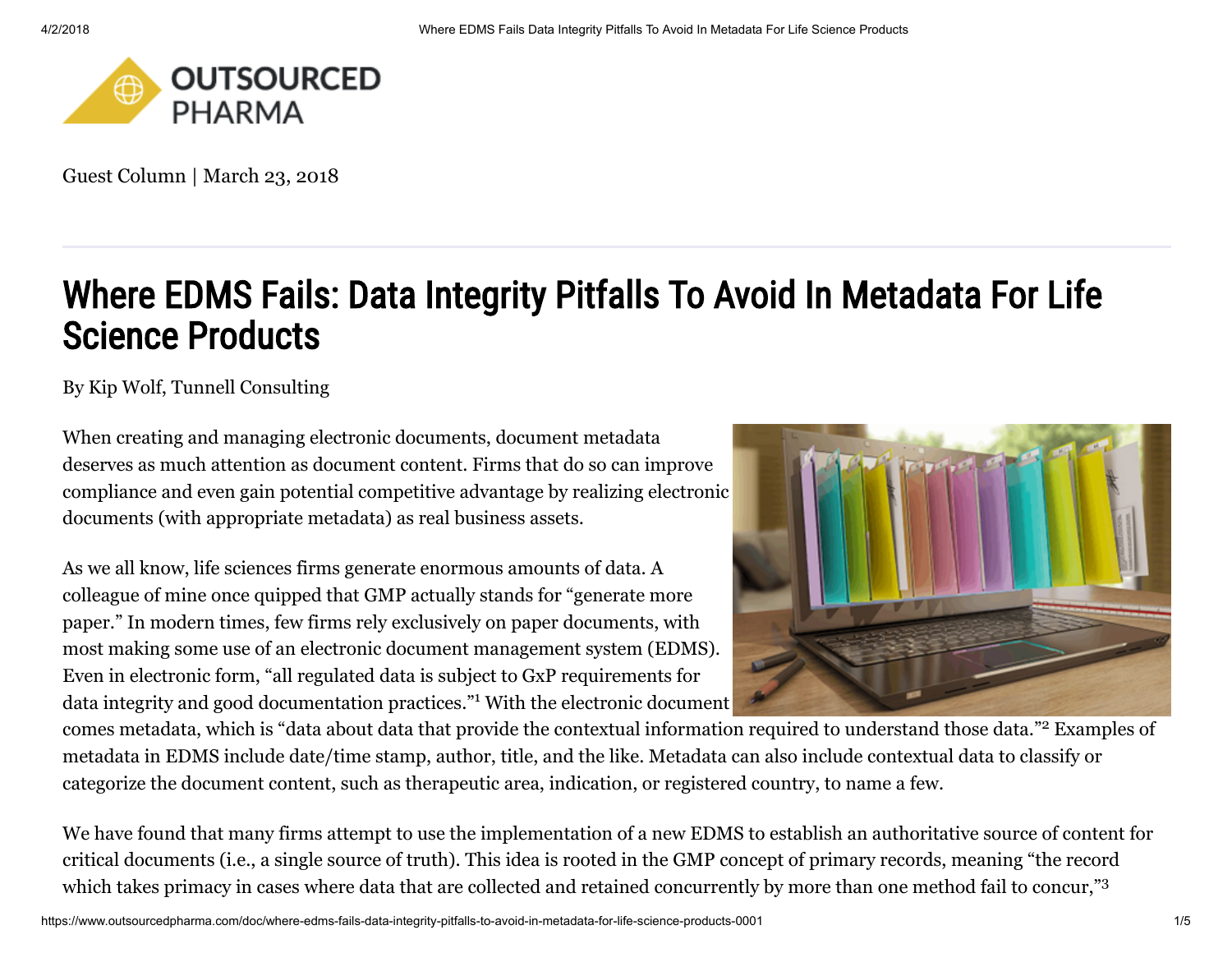particularly where the metadata is concerned. Before we get into the details of primary data as it influences metadata decisions, let us set a baseline understanding of how EDMS works and the difference between content and metadata.

# EDMS 101: Understanding Content And Metadata

For the purposes of this discussion, we are not going to delve deeply into the nuanced differences between, for example, document management, content management, and metadata management systems. Rather, we are going to provide an oversimplified concept to illustrate the importance of metadata to take advantage of some opportunities presented by EDMS and avoid some common pitfalls.

Every EDMS is based on a fundamental principle of content (e.g., what made up the old paper document) and metadata (i.e., the context for that document). Lose either one of these components, or the link between them, and you have lost the value of the object altogether.



*Figure 1: Simplified example of the relationship of document content to document metadata, together making up the document object*

Losing the document content has an obvious impact. The critical document (e.g., regulatory submission information) may be lost and unavailable for inspection, annual reporting, and the like. This presents obvious compliance and operational risks. Losing the document metadata renders the document content without context. The critical document may exist, but without the metadata necessary to classify or categorize it by author or related product. The individual components of document content and document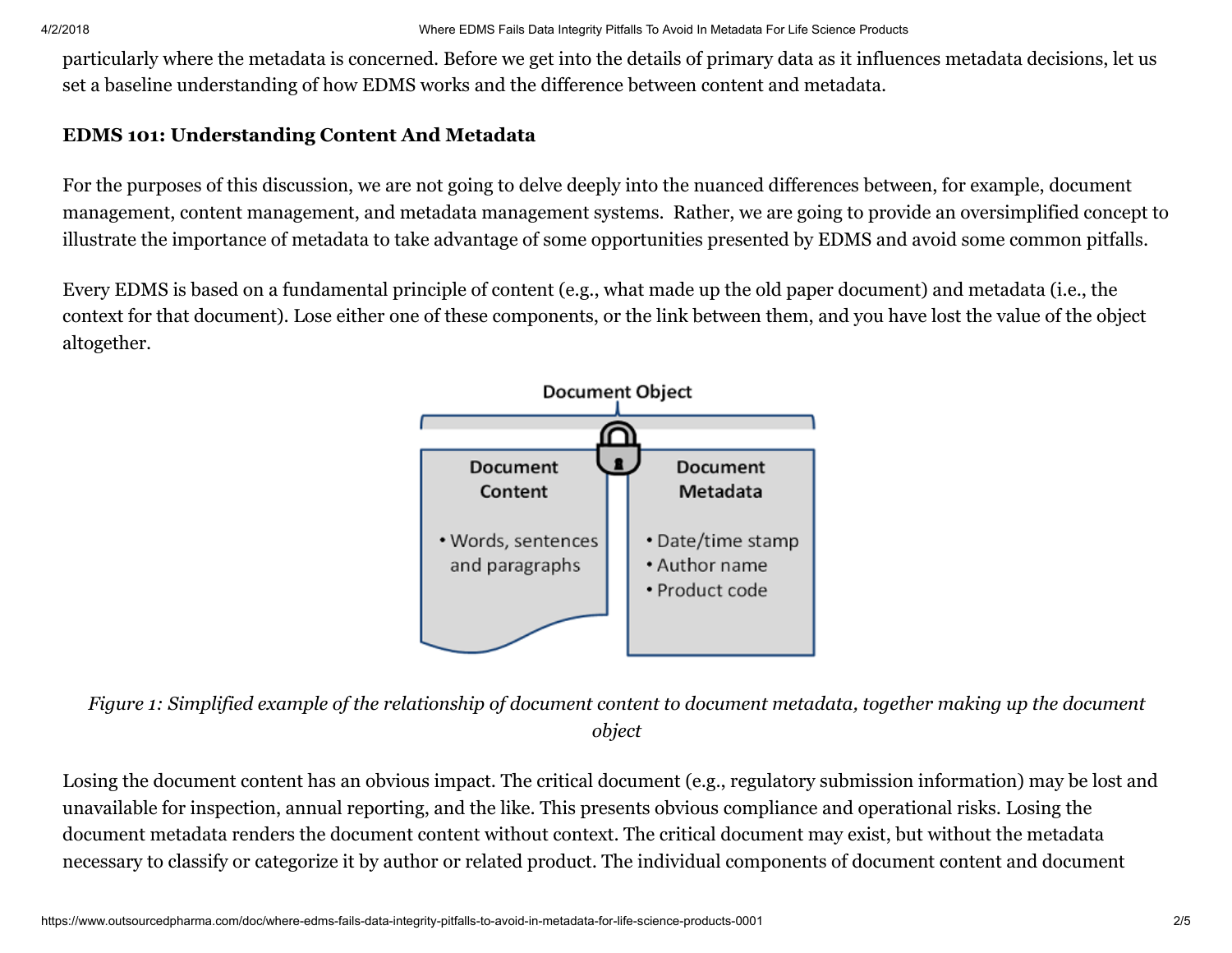metadata make up the document object. When managed effectively, efficiently, and in a compliant manner, this document object can be realized as a true business asset. We have found that firms that do so realize greater ease in document location and retrieval, inspection readiness, and agile business operations, to name a few benefits.

# Metadata Opportunities And Mistakes Affecting Data Integrity

EDMS integrators are not to blame for mistakes in metadata effectiveness. A new EDMS project presents great opportunity to the sponsoring firm, and EDMS integrators are (from what we've seen) generally adept at the technical implementation of their solutions. The risks to metadata implementation come from the lack of the sponsor's understanding of: (1) the relationship of document metadata to document content; (2) the relationship to remaining requirements for compliance with standard good documentation practices/CGMP regulations; and (3) the great opportunity for realizing maturity of the concept of primary records as it relates to metadata. The first risk restates the concepts shown in Figure 1: Simplified example of the relationship of document content to document metadata, together making up the document object. The second risk states the obvious relationship to predicate rules and good documentation practices standards. This article attempts to unpack the details around the third risk related to the concept of primary records as it relates to metadata.

For the sake of simplification, we will continue to use an example of document content related to regulatory submission, as it is a robust example of document content that extends usefulness and utility beyond a single functional area. Regulatory submission documents are (for example) referenced for licensure for commercial marketing, related to the manufacture of commercial products, and relied on for ongoing maintenance of regulatory approval (e.g., annual reports). This type of document transcends the frequently siloed structure of business divisions and functional units and presents a fine example for the purposes of this discussion.

When implementing a new EDMS, or when creating or migrating document content to an EDMS, the question of metadata is always first and foremost. Mapping attributes or document metadata becomes a common exercise, and questions are asked of the document owner (e.g., who is the author, what is the appropriate product code to attribute to the document content, etc.). The opportunities and mistakes in data integrity occur here at the attribution of the metadata.

Let's extend our example by considering the product code metadata attribute. The attribute may be entered by free text (no control) or by selection from a predetermined list or drop-down. Free text is the bane of data integrity objectives, as it provides little to no control of the metadata being entered, and therefore provides risks to the value of the metadata (think of how many versions of your name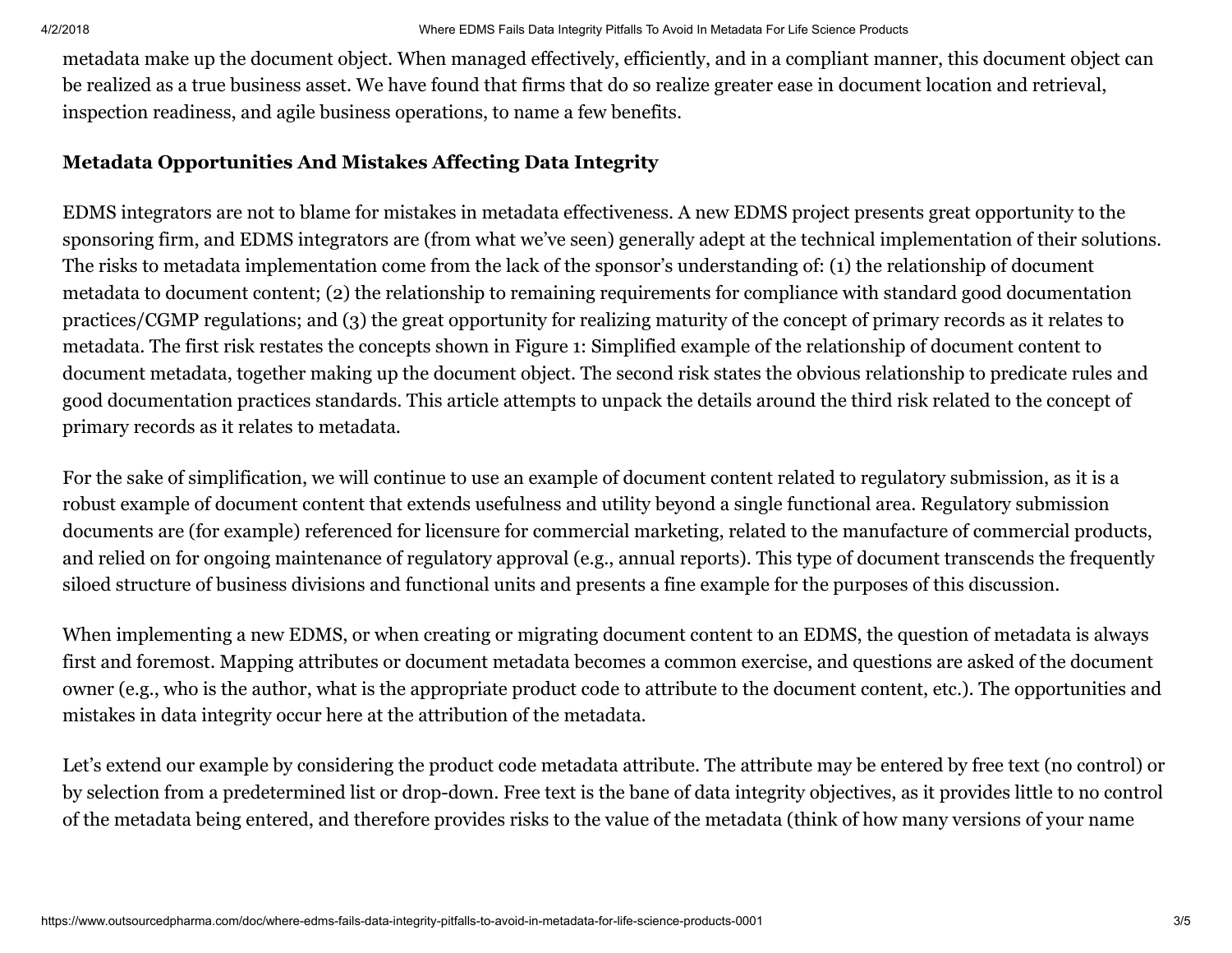exist on your credit cards or bank accounts and trying to group them by consistent name). Using predetermined lists or drop-downs is a far more preferred method, but sourcing the data for the predetermined list or drop-down becomes the principle opportunity and frequent source of mistakes when it comes to metadata and data integrity.

# Table 1: Example of Data Mapping Model to Inform Metadata Integration

| Attribute (general term) | <b>EDMS</b>                          | <b>ERP</b>   | <b>LIMS</b> | <b>ProdReg db</b> |
|--------------------------|--------------------------------------|--------------|-------------|-------------------|
|                          | <b>Product Name</b> Product Name     | prod name    | name.prod   | Prod-Name         |
|                          | <b>Product Family</b> Product Family | prod family  | fam.prod    | Prod-Fam          |
|                          | <b>Product Code</b> Product Code     | prod code    | code.prod   | Prod-Code         |
| Trade Name               | Trade Name                           | trade name   | name.trade  | Trade-Name        |
|                          | <b>Generic Name</b> Generic Name     | generic name | name.gen    | Gen-Name          |

#### System field name(s) with authoritative source in RED.

If we create the list of product codes from a source that is not authoritative (e.g., type the list for the drop-down from an old hard copy list of product codes), there remains a strong probability of error and a difficult operation to maintain the list. However, if the list is created dynamically by integrating with an authoritative source like ERP (see Table 1), then the list will always be updated with the most current and accurate representation of product codes.

## An Ounce Of Prevention

By spending as much or more time defining the requirements and controls around the document metadata as is spent around the document content, and keeping some of these principles in mind, companies can create significant value in the form of realizing document objects as true business assets. This approach not only ensures greater compliance with predicate rules, CGMP, good documentation practices, and data integrity requirements, but it also has the potential to provide a real competitive advantage by more accurately, efficiently, and effectively organizing document content, simplifying document control, and enabling specific document list queries.

## References

1. *ISPE GAMP® Guide: Records and Data Integrity*, International Society for Pharmaceutical Engineering (ISPE), 2017, www.ispe.org.